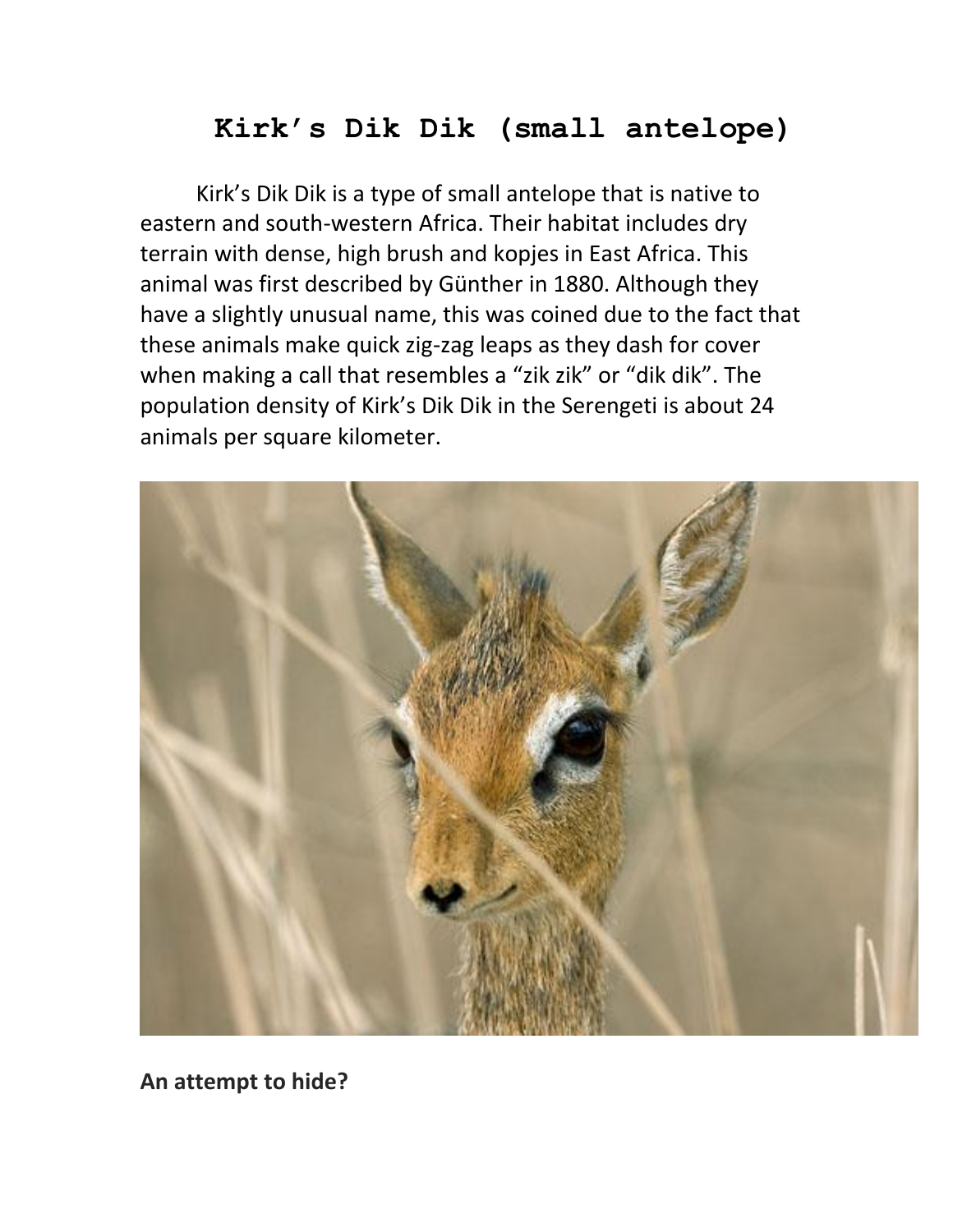There are 4 subspecies of Kirk's Dik Dik, but it is possible that these actually represent 3 or 4 different types of species. These subspecies are known as:

- Madoqua kirkii kirkii the nominate subpecies
- Madoqua kirkii cavendishi also known as Cavendish's Dik Dik which was first described by Oldfield Thomas in 1898
- Madoqua kirkii damarensis also known as Damara Dik Dik Madoqua kirkii hindei

Kirk's Dik Dik grow up to 70 centimetres long, and can weigh up to 7 kilograms when it reaches adulthood. It has a tail that is about 35 to 55 centimetres long. It has a reddish-brown head, legs, and tail, with a soft grey-brown to reddish-brownish coat. Their undersides are white. Its hooves have rubbery bottoms, which are excellent for travelling over terrain that is quite rocky. Only males have currugated horns, which can grow up to 11.4 cm long, however they may be slightly hidden by the erectile forelock.

Kirk's Dik Dik's have a life span of up to 10 years. Birthing usually peaks during November to December, and from April to May. The gestation period is for about 5 to 6 months, and they usually give birth to one young at a time. However, females can bear up to two kids per year. After they have been born, kids lie away from their mother for 2 to 3 weeks. They are weaned for 3 to 4 months. However, after they are 7 to 8 months, they are ejected from their own territory. This is because females reach sexual maturity at 6 to 8 months, and males reach sexual maturity at 8 to 9 months.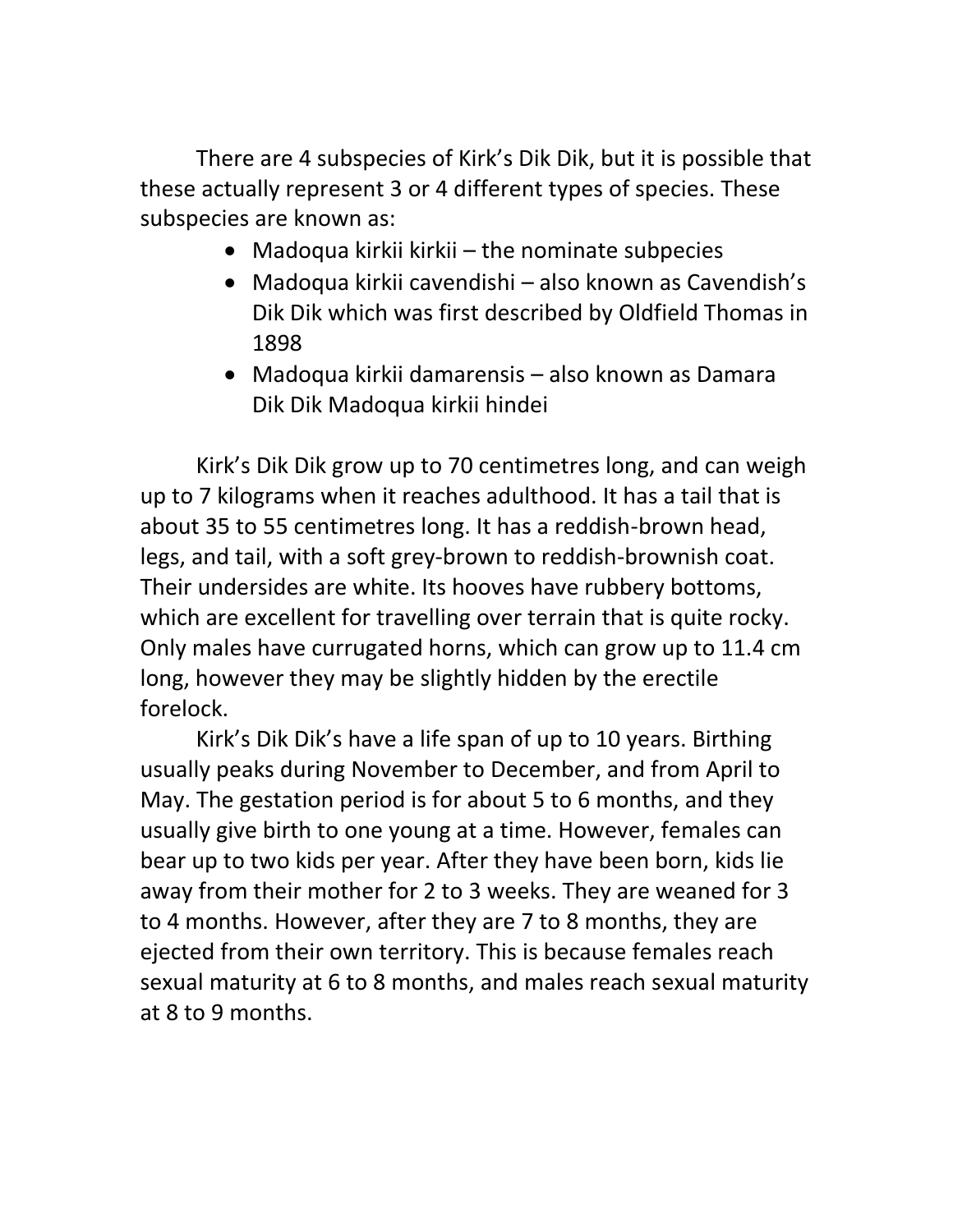## **Diet**

Their diet consists of vegetation. These include leaves from shrubs and bushes, budes, shoots, grass, and fruits. They need a lot of salt, but not a lot of water. Their predators include the leopard, [cheetah,](http://www.itsnature.org/ground/mammals-land/cheetah/) [hyena,](http://www.itsnature.org/ground/mammals-land/hyena/) jackals, crocodile, leopard, caracal, Cape hunting dog, ratel, and pythons. Young Kirk's Dik Dik's are also taken be genets, baboons, and eagles.



## **Kirk's Dik Dik mate for life**

Kirk's Dik Dik are active in the morning and late afternoons. However, some may also be active at night time. Mated pairs will defend a territory that is approximately 12.5 to 75 acres. If no unexpected and unfavourable conditions occur, then this pair may actually occupy the same territory for life. Along the boundaries